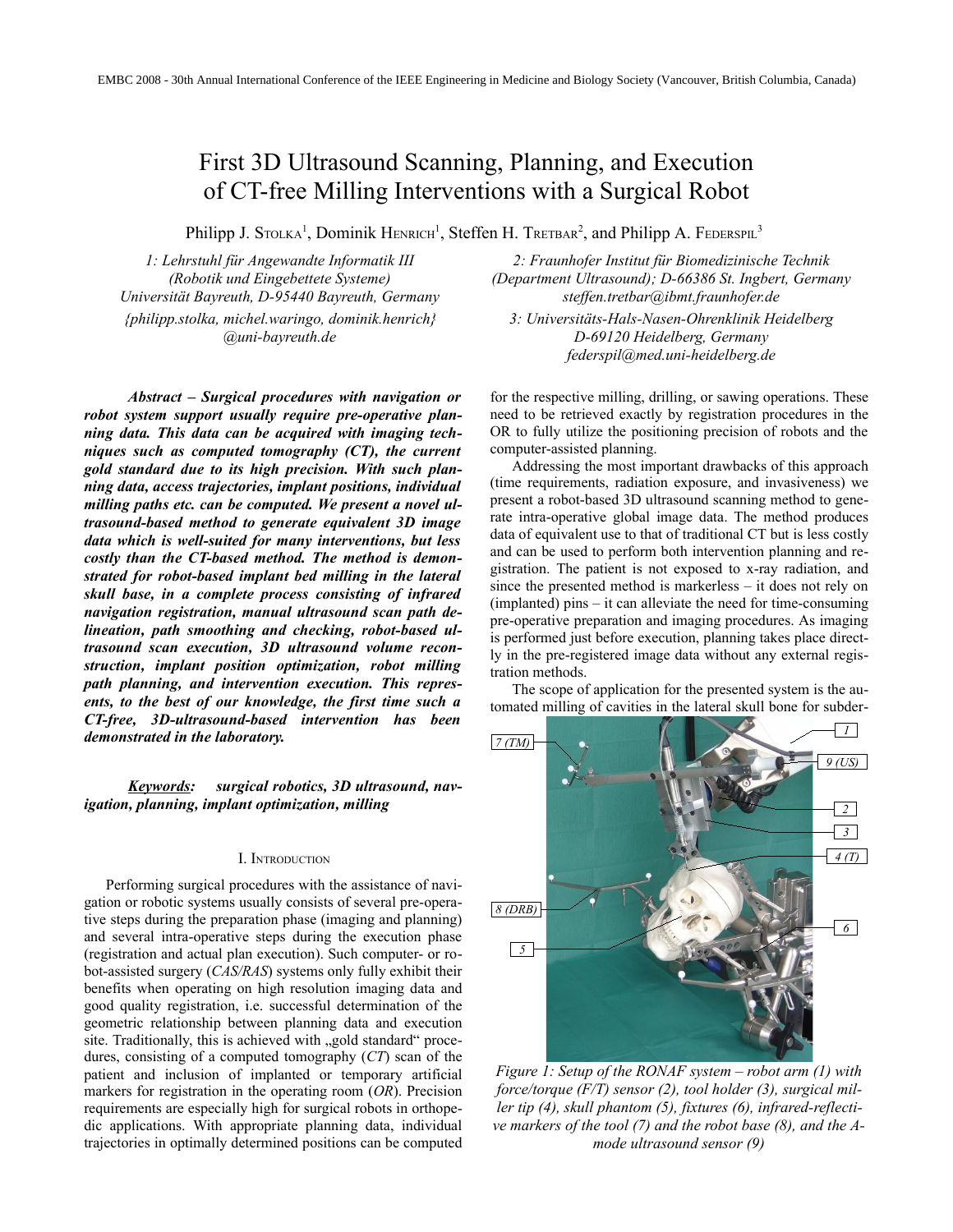mal implantation of hearing aids, where one process step is the removal of bone material from the thin skull bone (*calotte*) in the shape of flat amplifier components (Figure 9) [6], [7]. Other applications would be *mastoidectomies* (removal of bone volumes behind the ear) or generally any intervention where ultrasound data can effectively replace imaging, e.g. orthopedic knee or hip interventions. In the presented system, the ultrasound planning data serves for implant position optimization and milling path generation. The robot can finally execute the milling without any additional registration.

Based on the state of the art (Section II), one can justify the development of a robot-based 3D ultrasound system (Section III). The implementation (Section IV) is experimentally validated for the whole process on human preparations (Section V). Finally, the outlined conclusions indicate the possible direction of future work (Section VI).

#### II. STATE OF THE ART

Currently, the standard imaging modality for planning in autonomous and/or cooperative robot-assisted surgery (*RAS*) systems is global preoperative data from CT, with magnetic resonance imaging (*MRT*) following closely. Examples are the commercial systems Robodoc [10] and CASPAR (orthopedic knee and hip interventions), the AcroBot (knee) [2], or research systems like RobaCKa [3] and CRANIO/CRIGOS (orthopedic interventions on the skull) [1]. They require imaging procedures before the intervention and some means of registering imaging data with the OR situation, e.g. implanted markers.

Alternatives for certain cases include atlas-based imagefree methods, e.g. by sampling bone surface regions or pivot points with hand-held pointers, fitting a model to patient-specific features (e.g. "BrainLab VectorVision knee").

The use of ultrasound (*US*) has been traditionally limited for manual intervention planning purposes due to its low resolution. However, its non-invasive nature makes it a preferable choice for registration, as with tracked US A-mode (i.e. 1D) probes to register the patient with a prior CT scan, e.g. [16]. However, recent developments towards high-precision US systems enable their use at least for situations where the thickness of tissues with highly different densities needs to be measured [4], [5], [12].

However, actual 3D ultrasound scanning for planning and registration can be found in only a small number of projects, e.g. in the IR-navigated B-mode (2D) manual scanning of the shoulder/elbow area with concurrent 3D volume reconstruction in [8]. As the resolution and precision of conventional US probes is low, this data is difficult to use for planning CAS/RAS interventions.

Together, the combination of robot-based interventions with 3D ultrasound as the basis for planning (instead of CT) has not been presented in the literature, in spite of its potential advantages, such as non-invasiveness of imaging and registration, no radiation exposure, and potential high axial resolution.

#### III. REGISTRATION AND SURFACE SCANNING

Therefore, we can state our design requirements as follows: Discarding CT in favor of US imaging for orthopedic interventions makes high-precision measurements necessary, with distance and preferably bone thickness being sampled with a precision comparable to the ca. 0.4 mm standard set by conventional CT. Furthermore, because the US probe does not provide global positioning information we need a means of locating the samples relative to each other with a spatial and temporal precision resulting in volume reconstruction better than or comparable to CT. Finally, the volume needs to be *registered* to the robot precisely enough to be useful for navigation, i.e. the transformation from planning data to the robot coordinate system must be established.

With the presented method, several implicitly registered image modalities are generated for navigation. To achieve this, several transformations – between the robot, optical tracking system, and IR pointers – need to be established first (Section A). Then, a skull surface representation is manually sampled with a hand-held pointer. Robot-based scanning relies on a manually defined path that has to be smoothed (Section B) before further processing (Section C). Path planning for the robot may bring about kinematic problems that need to be addressed before actual execution (Section D). Scanning the skull returns both outer and inner skull boundaries. Sampling the two strongest echoes with a robot-held A-mode US probe yields two sets of positions which enter the 3D ultrasound volume reconstruction (Section E). This allows to compute an optimal implant position (Section F) and milling paths (Section G) to finally perform the milling intervention (Section H) without additional registration.

#### *A. Registration of Robot, Optical Tracking, and Pointers*

The registration relationships between the robot, optical tracking system (*OTS*), hand-held pointers, skull surface, and the US scan path for the presented system are shown in Figure 2. The rigid tool combination including miller and US probe forms one registration entity which needs to be registered to the actual patient in the operating room (*OR*). Since imaging data originates directly from the current patient situation, patient and bone representation can be identified as one entity without additional registration procedures. The milling volume later needs to be positioned within this representation.

First, the robot performs motions to calibrate the milling tool and its rigidly attached IR marker and register both in OTS coordinates (Objects 4 and 7 in Figure 1).

Second, the user calibrates a hand-held OTS pointer and samples a skull surface points representation by sliding the pointer over the exposed skull, which is already registered with the robot by now.

Third, the pointer is used to define the 3D positions making up the scan path on the skull surface to be followed by the robot-held US probe (Figure 3). We allow the user to perform this step manually to allow explicit consideration or omission of problematic regions with strong curvature or sensitive structures.

For suitable, lattice-like scan paths with neighboring passes at a distance of  $\sim$ 10mm over an area of  $\sim$ (50mm)<sup>2</sup>, this results in a scan path length of  $~600$ mm. Now the 3D points acquired must be processed before path execution by smoothing and surface normal determination procedures.

#### *B. Scan Path Smoothing*

In order to speed up scanning, the scan path is straightened by successively removing points until the resulting path devia-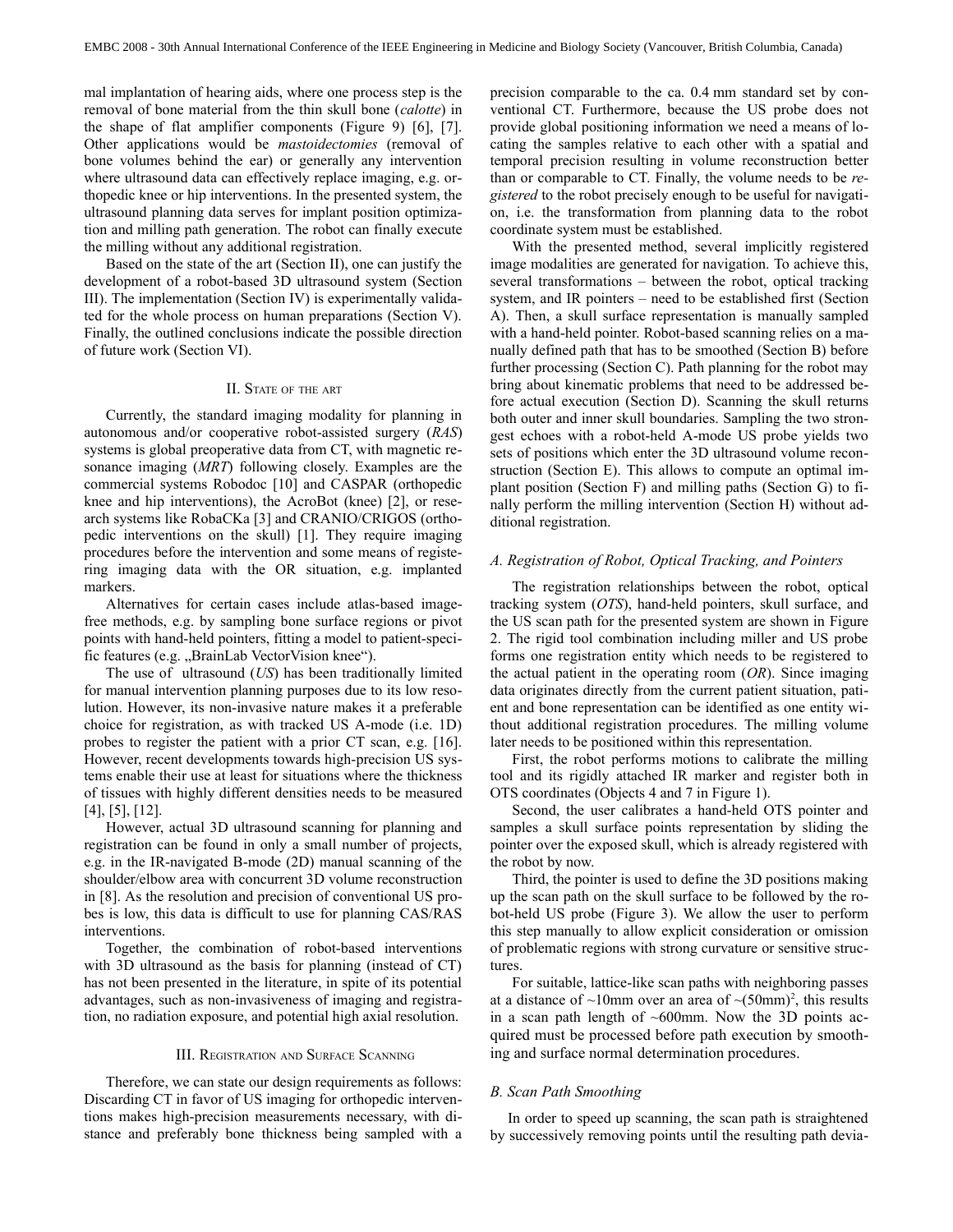

Figure 2: Registration (translations T, rotations R) between robot, tool and US probe (tool tip M, tool infrared marker TM), the optical tracking system (OTS), and scan path (K) demonstrated by a hand-held pointer (tip PT, marker PM)

tion exceeds an application-specific threshold. The algorithm for removing path points is described in detail in [15]. Figure 4 shows an initial US scan path and the result of path straightening.

This runtime of this step is on the order of a few seconds.

# *C. Surface Normals Determination*

The US probe needs to be oriented almost perfectly perpendicular to the scanned surface in order to receive satisfying US echoes later, especially for inner boundary samples.

In the next step, surface normals over a local sample neighborhood are determined from the scan path and surface points which approximate a possibly non-planar surface. We need the point *m* (taken from the scan path) for which the normal vector should be determined. It is not required for *m* to be contained in the surface defined by the point cloud, although ideally it should be close to it.

The algorithm (described in [18]) can be subdivided into three steps. First, the space *P* containing all the points is hashed allowing for fast access to neighboring points. The next two steps consist of finding a subset of relevant points  $n_i \in Q \subseteq P$  in the proximity of *m* and computing the normal vector on the surface approximately defined by *Q*. These steps are repeated for each normal vector (Figure 5).



*Figure 3: User defining the later ultrasound scan path with a handheld IR pointer*

Effective calculation times are ca. 1 min for the data sets encountered in the experiments.

## *D. Robot-Based Ultrasound Scan Execution*

The procedure described so far yields a sequence of 3D positions with two rotational degrees of freedom (*DOF*) fixed. This leaves each one DOF open for each point; in the presented system this is the rotation around the long tool axis ("roll"). Since the US probe operates in A-mode, each shot is rotationally invariant around this DOF, which can therefore be set to any kinematically valid value between 0° and 360°.

By arbitrarily selecting one orientation around the US sensor axis, the scan path can be followed, guiding the probe perpendicularly to the skull surface. However, in the presented case, the robot has six non-redundant DOF, and following the the skull's curvature with the robot-held probe often leads to kinematic problems, resulting in path abortion. Therefore, after registration of the robot, the patient, and the 5D path, a valid 6D path is searched from a set of paths generated with different roll values that are held constant over the whole path [18]. In the current implementation, the first completely traversable path is selected for execution. If no kinematically admissible path is found, the robot base location must be changed.

The final scan path execution with concurrent ultrasound sampling (Figure 6) returns a sequence of US A-scans, with the single upper and lower skull boundaries detectable by



*Figure 4: An ultrasound scan path on a human skull – original (left, 307 points), straightened path (right, 90 points)*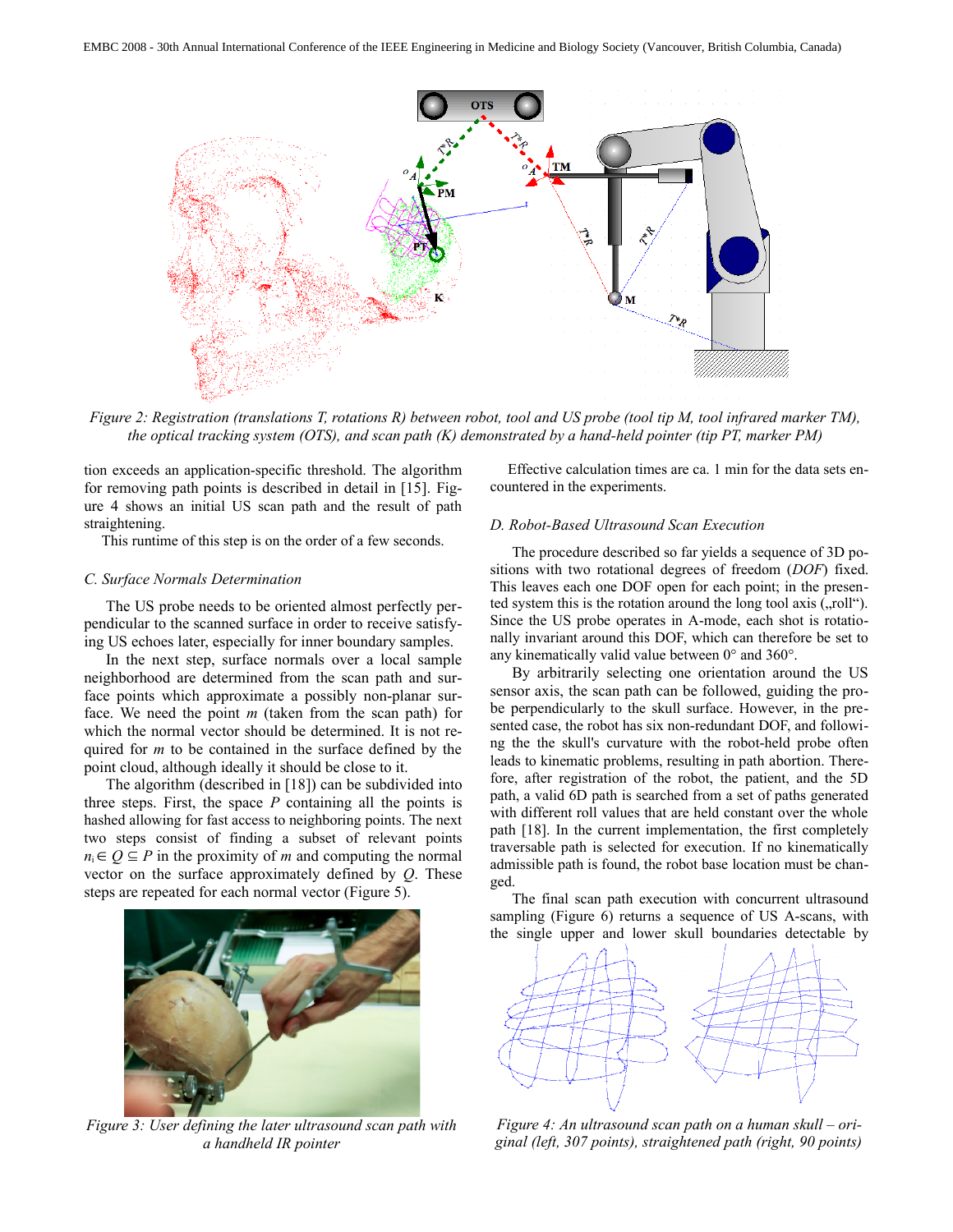

*Figure 5: Surface points (green), US scan path (red; both sampled with IR pointer), and computed robot orientations (blue) for roll angle –20°*

thresholding the filtered radio-frequency signal. For better results, matched filtering is performed with coded excitation chirp signals. Instead of single ultrasound pings, a modulated waveform is emitted and cross-correlated with its echoes, improving detection in spite of a low signal-to-noise ratio [12].

To ensure stable contact between US probe and skull even when the initial scan path definition is faulty due to calibration errors, the scanning is performed under forcebased pressure control. To achieve this, the robot is subjected to a position P-law control with force target value  $F_{\text{target}} = 15 \text{ N}$ along the sensor Z axis upon contact. The resulting deviations relative to the initial scan path do not show up in the echo positions – they are effectively cancelled out by the smaller US delay line thickness when compressed (up to the measurement error; Figure 8).

For the described lattice-like scan path and a robot scan speed of ca. 5 mm/s, the full force-controlled scan takes around two minutes.

## *E. 3D Ultrasound Volume Reconstruction*

In the next step, both boundaries are combined into one cloud and serve to create a non-convex hull with the Powercrust algorithm [19] (Figure 7; it should be noted that the



*Figure 6: The robot executing the previously demonstrated, post-processed ultrasound scan path on a human specimen.*

existing noise of the lower boundary extends the hull downwards). Once this is achieved, the hull's surface representation is rastered into a voxelspace and filled up to create the skull bone volume. This whole process results in data structures still registered with the patient in robot coordinates.The runtime of these steps is negligible.



*Figure 7: 3D ultrasound surface (left: seen from above, right: below; reconstructed with Powercrust algorithm)*

#### *F. Implant Position Optimization*

The implant now needs to be positioned within the reconstructed volume. In spite of the limited size of the scanned region and functional constraints on suitable implant positions, determining a reasonably good 6D transformation to position the implant is non-trivial [13]. One investigated optimization criterion is the proximity of points on the implants upper side to the upper bone profile, i.e. how well it blends into the skull surface. One constraint is to accept only small transgressions of the lower profile, i.e. to prevent breaking through the skull. This results in positions mostly oriented along the upper boundary (Figure 10). The quality of the lower boundary points (as described in the previous section) might be a problem for very thin bones; for future work it might become necessary to adapt this constraint criterion respecting the stochastical nature of the lower profile.

Depending on convergence criteria and optimization parameters (number of optimization points etc.), the runtime of this step is on the order of less than one minute.

## *G. Milling Path Planning*

Having determined the implant position within the bone volume, the last planning step is the computation of corresponding milling paths [14]. These are determined in the voxel representation and can be either generic (pre-computable, Figure 9) or individual (with shorter path length based on reaming out only the intersection volume). Furthermore, it is advisable to compute aggressive paths, i.e. such that ream out at least the intersection volume – this is non-trivial due to the spherical miller head shape. Current work concentrates on optimization of the miller inclination based on achievable feed rates and other criteria.

## *H. Milling Intervention Execution*

For the robot-based milling intervention the path executability is tested (similarly to the ultrasound scan paths) before launch. The milling itself is force-controlled to keep thermal trauma to the bone at a minimum [6].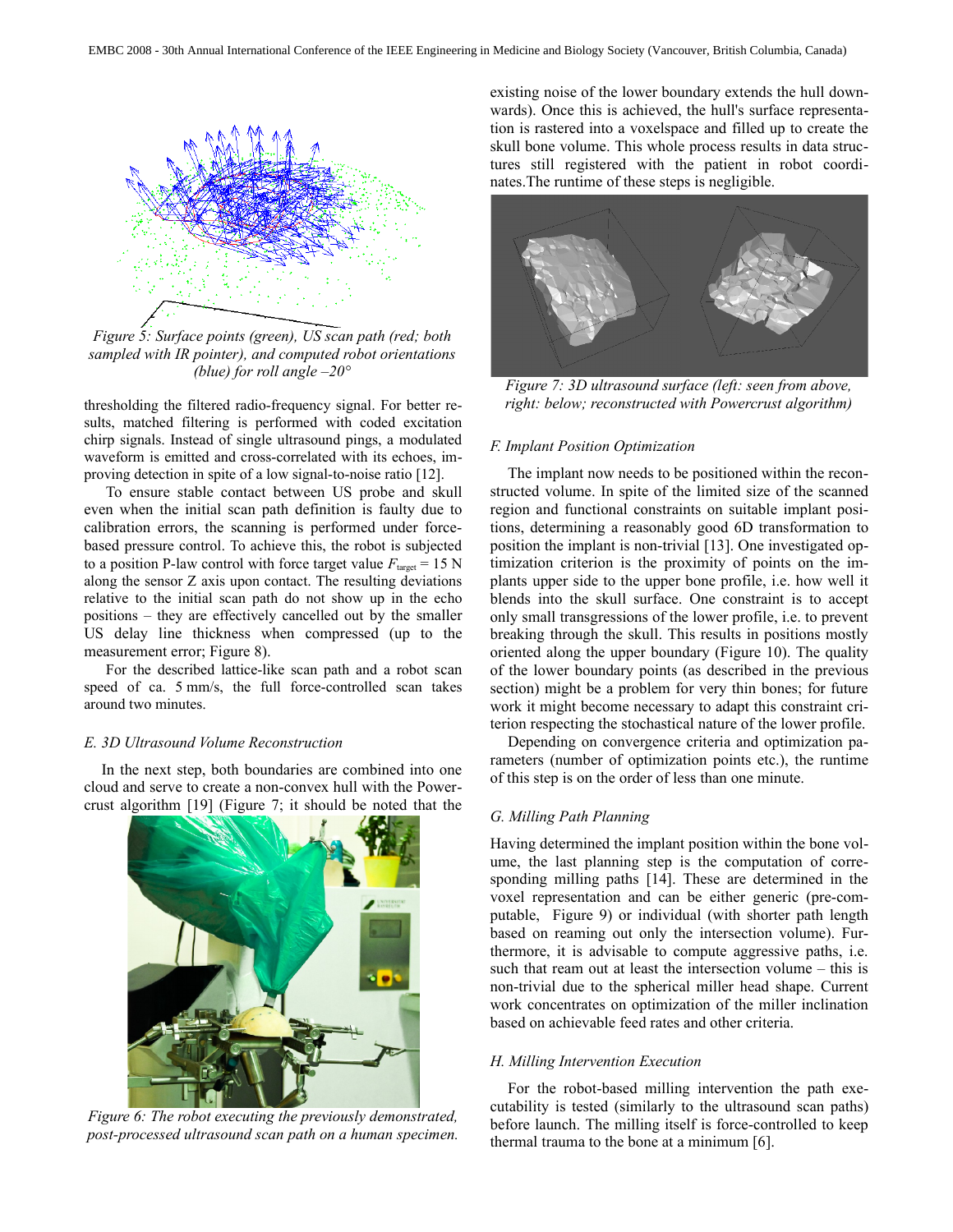

*Figure 8: The executed scan path (blue line) and the resulting outer (red) and inner (green) ultrasound samples*

Milling duration is about 2...5 min, depending on miller size, force-based speed control effects, and the sinking depth of the implant-bone intersection volume (Figure 11).

#### IV. APPLICATION AND SYSTEM

The validity of the presented method was tested on a system used for automated milling of cavities in the shape of hearing aid amplifier components (Figure 9) from the skull bone. The RONAF project (*Robot-based Navigation for Milling at the Lateral Skull Base*, [6]) examines various navigation methods in autonomous surgical robotics.

The robot is an industrial model (Stäubli RX90) for medical use in hip and knee endoprosthesis milling applications (CASPAR, by Orto-Maquet). Sensors include – amongst others – a 6D force/torque (*F/T*) sensor (JR3 90M31A), an NDI Polaris infrared-optical tracking system (*OTS*; measured repeatability accuracy 0.05 mm root-mean-square (*RMS*), absolute accuracy 0.35 mm RMS, silo-shaped work volume ca.  $(1000 \text{ mm})^3$ , data rate 20...60 Hz), and a Transmit-Receive Module II ultrasound probe (*US*; by Fraunhofer IBMT, St. Ingbert/Germany). The US system control computer is connected with the robot for position acquisition via a local network. Using an ultrasound probe (center frequency 1 MHz, diameter  $\frac{1}{2}$  in.) with a flexible delay line, filtered and unfiltered radio frequency signals are available for signal processing. The tool is a surgical miller (electric; Aesculap microtron EC/GD622, up to 30,000 rpm) mounted perpendicularly to the robot tool flange to minimize deformation (Figure 1, [9]).



*Figure 9: Combi40+ implant (left); milling path (right; shown in grey; red overlay: estimations of miller head positions during bone milling based on force measurements [9])*



*Figure 10: Implant geometry (Combi40+) optimized into 3D ultrasound reconstruction. Note how the implant top approximates the upper skull boundary.*

# V. EXPERIMENTS AND RESULTS

We performed the described procedure, including pointer and robot calibration and registration, sampling of skull surface points, demonstration and processing of scan paths, and their execution with concurrent US scanning, on five human skull preparations and one plastic skull dummy. Planning and milling was then performed in two human preparations and the dummy.

The manually generated surface point cloud is a 2.5D global map registered to the robot with a precision of  $\leq$ 2.5 mm RMS. A precise discussion of the definition and a measurement of this cumulative error can be found in [9]. Low registration quality in this step sometimes resulted in scan paths off the actual skull surface. However, with the flexible delay line attached to the front of the US probe and force-based contact pressure control, all scans could be completed successfully. Especially the latter control proved very useful. The relative number of measureable ultrasound thicknesses went up (to ca. 75 %), and in these the signal strength, especially of the second (inner) echo, increased.

The US scan generates two 2.5D skull surface point clouds which are registered to the robot with a precision determined by and equal to the robot's absolute positioning accuracy (which in turn is close to its relative accuracy of ca. 0.35 mm in local neighborhoods). Another factor in the scan map's pre-



*Figure 11: Robot-based milling of the implant bed. The implant fits into the cavity within very tight limits.*